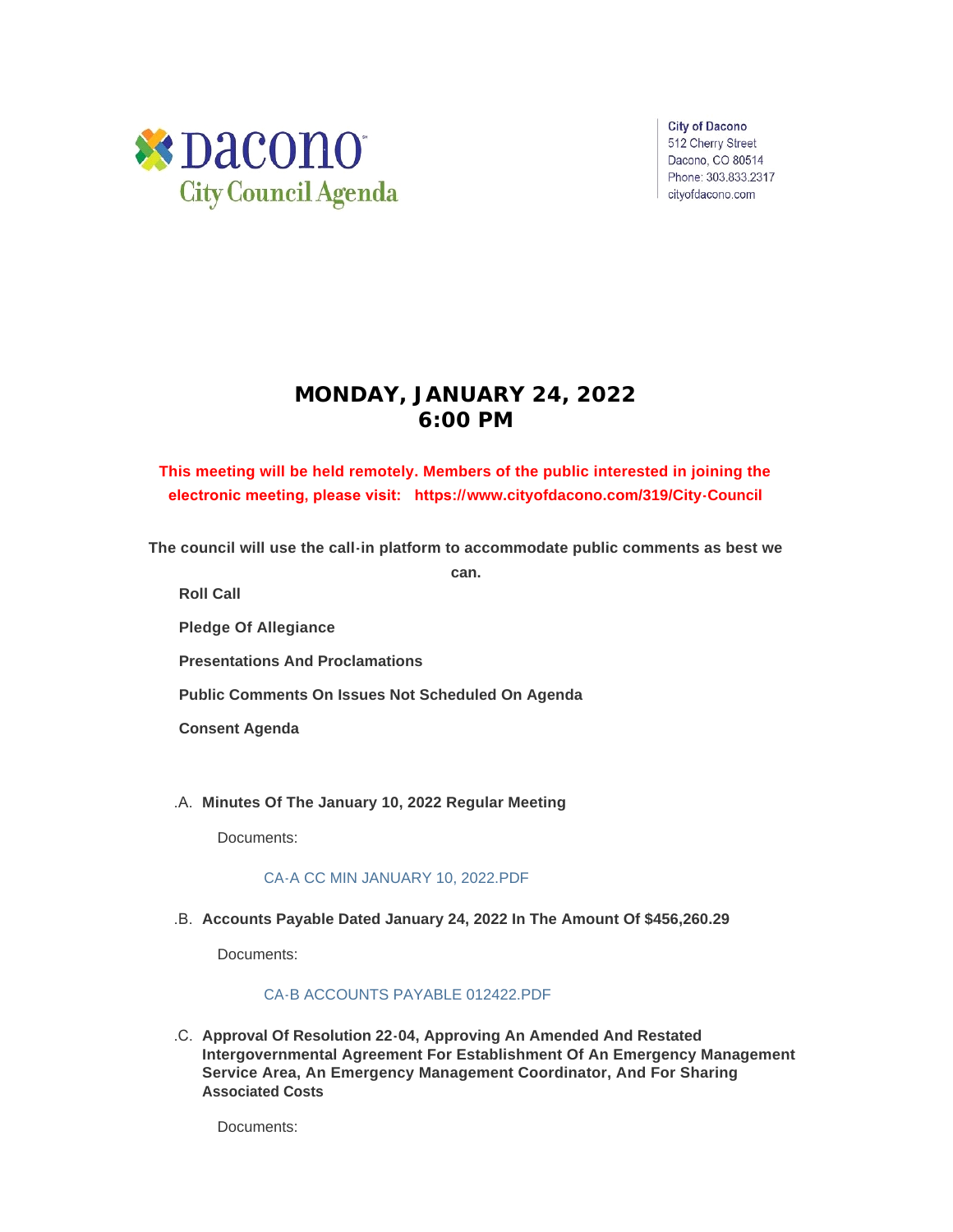**Approval Of Resolution 22-05, Approving A First Amendment To Master Services**  .D. **And Purchasing Agreement Between Axon Enterprise, Inc. And The City Of Dacono**

Documents:

#### [CA-D AXON, ENTERPRISES MSPA.PDF](https://www.cityofdacono.com/AgendaCenter/ViewFile/Item/1946?fileID=2663)

**Approval Of Resolution 22-06, Approving An Expense In The Amount Of**  .E. **\$20,748.00 Payable To Axon Tech Assurance Plan For Body Worn Cameras - Year 2 Of A 5 Year Plan**

Documents:

[CA-E AXON ENTERPRISES EXPENSE - TECH ASSURANCE PAYMENT](https://www.cityofdacono.com/AgendaCenter/ViewFile/Item/1947?fileID=2664)  Y2.PDF

**Approval Of Resolution 22-07, Approving A License And Services Agreement**  .F. **Between Tyler Technologies, Inc. And The City Of Dacono**

Documents:

#### [CA-F TYLER TECHNOLOGIES AGREEMENT.PDF](https://www.cityofdacono.com/AgendaCenter/ViewFile/Item/1948?fileID=2665)

**Approval Of Resolution 22-08, Approving Revisions To The City Of Dacono,**  .G. **Colorado Standards & Specifications For The Design And Construction Of Public Improvements To Update Alley-Loaded And Private Access Roadway Criteria, Easement, And Sidewalk Standards**

Documents:

#### [CA-G RES 22-08 AMENDING STANDARDS AND SPECS- ALLEY-LOAD](https://www.cityofdacono.com/AgendaCenter/ViewFile/Item/1949?fileID=2666)  ACCESS.PDF

**Approval Of Resolution 22-09, Assigning The Development And Vesting**  .H. **Agreement For Mesa Ridge**

Documents:

#### [CA-H RES 22-09 MESA RIDGE DEVELOPMENT AND VESTING AGMT](https://www.cityofdacono.com/AgendaCenter/ViewFile/Item/1950?fileID=2667)  ASSIGNMENT AND AMENDMENT.PDF

**Approval Of Resolution 22-10, Approving An Agreement With KG Facility**  .I. **Solutions For Janitorial Services**

Documents:

#### CA-I RES NO 22-10 AGREEMENT FOR JANITORIAL SERVICES PDE

**General Business**

**Consideration And Approval Of Resolution 22-11, Approving An**  .A. **Intergovernmental Agreement With Various Agencies Regarding The CO52 Planning And Environmental Linkages (PEL) Study And Adoption Of The CO52 Access Control Plan (ACP)**